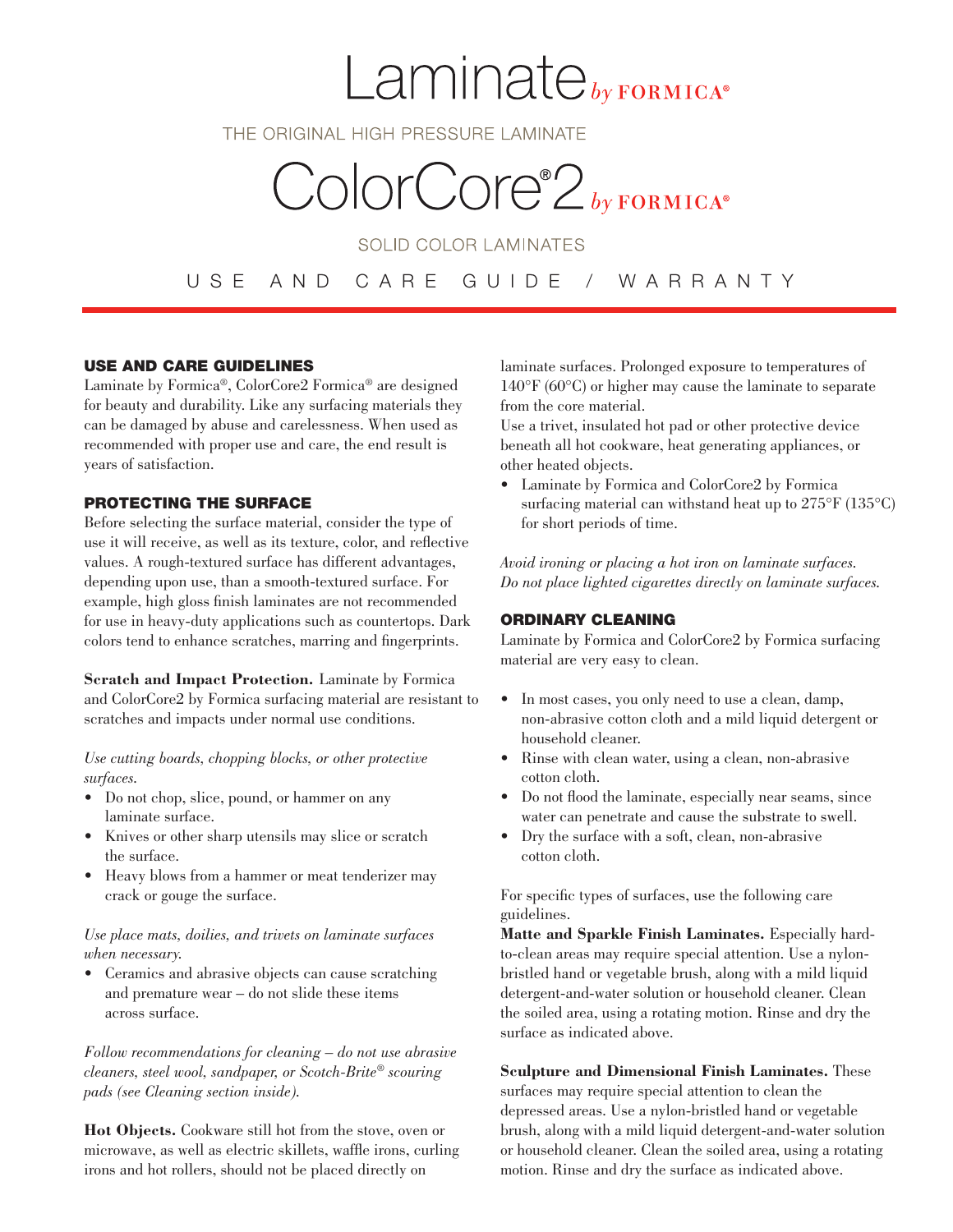**High Gloss Finish Laminates.** If residual streaks and smears remain after normal cleaning, use a mild glass cleaner and then dry with a clean, non-abrasive cotton cloth. Avoid exterior glass cleaner.

**Abrasives.** Abrasive pads, scouring powders or cleaners may permanently dull and scratch the laminate surface making it susceptible to staining.

Ceramics, including unglazed materials and other abrasive objects, can cause scratching and premature wear – do not slide these items across surface.

#### **Chemical Damage**

Never use cleaners containing acid, alkali, or sodium hypochlorite. These cleaners will mar, etch, corrode, and permanently discolor the laminate surface. Also, make sure that bottles, rags, and other materials contaminated with these cleaners never contact the laminate surface. Accidental spills or splatters from these compounds should be wiped off immediately, and the area rinsed thoroughly with water.

# **Examples of cleaners containing acid, alkali, or sodium hypochlorite include, but are not limited to:**

| ceramic cooktop cleaners | oven cleaners            |
|--------------------------|--------------------------|
| chlorine bleach          | rust removers            |
| coffeepot cleaners       | some countertop cleaners |
| drain cleaners           | some disinfectants       |
| lime scale removers      | toilet bowl cleaners     |
| metal cleaners           | tub and tile cleaners    |

# SPECIAL CLEANING RECOMMENDATIONS

**Residual Glue.** Sometimes new decorative laminate has a streaky appearance caused by contact adhesive used during fabrication. Clean with a non-abrasive cotton cloth and an adhesive solvent such as Formica® Brand Non-flammable Contact Adhesive Solvent. Use solvent sparingly, as excessive amounts may delaminate edges. Read and follow all warnings and instructions on the labels of all solvent products.

Paint and Varnish. Remove most oil-base paints, varnishes and lacquers from decorative laminate surfaces with a suitable solvent. Read and follow all warnings and instructions on the labels of all solvent products, and remember that most solvents are extremely flammable. Use solvent sparingly, as excessive amounts may delaminate edges. Remove most water-based paints with an ammoniated household cleaner. For stubborn paint spots, gently use a plastic, non-metallic, non-abrasive pad. Never use steel wool or other abrasive scouring pads.

**Stains.** To remove or minimize stains, use full strength Fantastik® All Purpose Cleaner, Formula 409®, Pine-Sol® (original formulation) or other mild household cleaner on the affected area, and allow it to draw out the stain. Blot with a clean, damp, nonabrasive cotton cloth, and then rinse with clean water. When a recommended cleaner changes its formulation, the change may be harmful to the laminate surface. Formica Corporation cannot be held responsible for these changes. Solvents such as denatured alcohol can also be used. Follow all directions and warnings on the solvent label because many are extremely flammable.

*Scotch-Brite® is a registered trademark of 3M Company. Fantastik® is a registered trademark of DowBrands Inc. Formula 409® and Pine Sol® are registered trademarks of The Clorox Company. Mercurochrome® is a licensed trademark of Beckton Dickson.*

# **Stubborn or "fugitive" stains that may disappear on their own, after a short time or after repeated cleanings, include:**

| coffee and tea stains | food stains |
|-----------------------|-------------|
| fingerprints          | glass rings |
| food dyes             | water marks |

# **Stains which are stubborn or even permanent, and may not disappear, include:**

| cash register inks | lemon juice      |
|--------------------|------------------|
| food pricing ink   | marking pen inks |
| indelible inks     | newsprint        |
| label inks         | wood stains      |
|                    |                  |

#### **Some materials and liquids, such as dyes and pharmaceutical products, will permanently stain laminate. Examples include:**

| dermatological       | povidone-iodine |
|----------------------|-----------------|
| hair dyes and rinses | Red-2B dye      |
| laundry bluing       | silver nitrate  |
| Mercurochrome®       | tannic acid     |
| peroxides            | tar compounds   |
|                      |                 |

These stains may be reduced by applying a paste of baking soda and water on the area to pull out the stain. The paste will be slightly abrasive, so do not rub. wipe up the paste with a clean, damp, non-abrasive cotton cloth, and then rinse clean with water.

Periodic application of a self-cleaning wax can help minimize future staining.